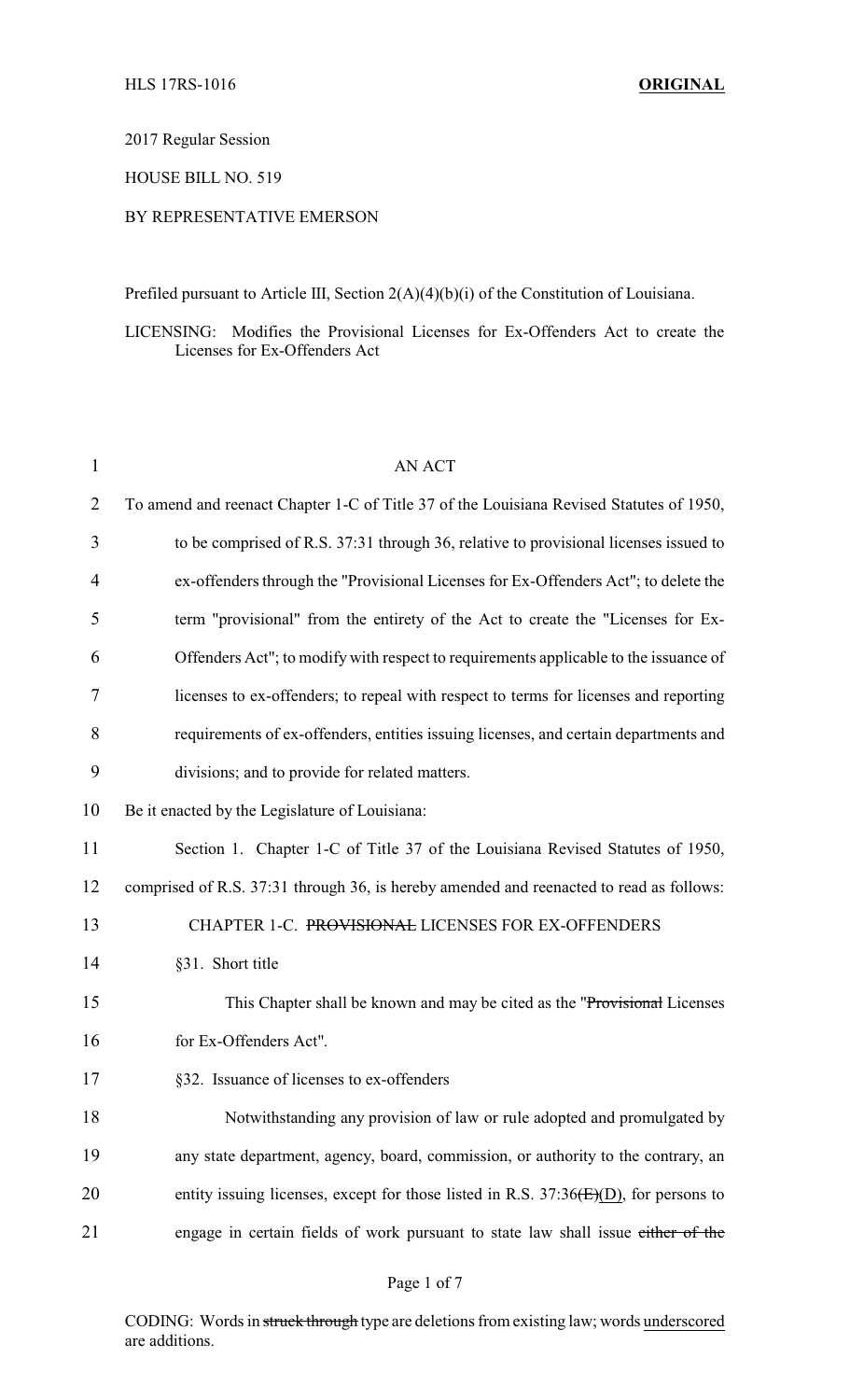| 1              | following to an otherwise qualified applicant who has been convicted of an offense                   |  |
|----------------|------------------------------------------------------------------------------------------------------|--|
| $\overline{2}$ | or offenses, except those described in R.S. $37:36(A)$ through (C): and (B), the                     |  |
| 3              | (1) The license for which the applicant applied if the applicant meets all                           |  |
| 4              | other requirements of the licensing qualifications, except those pertaining to former                |  |
| 5              | offenses.                                                                                            |  |
| 6              | (2) A provisional license for which the applicant applied if the applicant                           |  |
| 7              | meets all other requirements of the licensing qualifications except those pertaining                 |  |
| 8              | to former offenses (referred to in this Chapter as "applicant" or "holder").                         |  |
| 9              | §33. Provisional license; issuance; term; probation or parole License; application by                |  |
| 10             | ex-offender                                                                                          |  |
| 11             | $A.(H)$ An ex-offender may apply to any entity issuing licenses to engage in                         |  |
| 12             | certain fields of work pursuant to state law for a provisional license to engage in the              |  |
| 13             | particular field of work for which the entity issues licenses.                                       |  |
| 14             | $\left(\frac{2}{2}\right)B$ . The licensing entity shall issue the provisional license for which the |  |
| 15             | applicant applied and is otherwise qualified to receive.                                             |  |
| 16             | B. The licensing entity issuing the provisional license shall determine the                          |  |
| 17             | term for which the provisional license shall be valid; however, in no event shall a                  |  |
| 18             | provisional license issued pursuant to this Chapter be valid for fewer than ninety                   |  |
| 19             | days nor more than three hundred sixty days.                                                         |  |
| 20             | C. The licensing entity may require up to two years to have passed since an                          |  |
| 21             | applicant's last conviction or release from incarceration in order for the applicant to              |  |
| 22             | qualify for the provisional license.                                                                 |  |
| 23             | $D(1)$ An applicant who is on community supervision and who is issued a                              |  |
| 24             | provisional license pursuant to this Chapter shall provide the licensing entity the                  |  |
| 25             | name and contact information of the person at the Department of Public Safety and                    |  |
| 26             | Corrections, division of probation and parole, to whom he reports. If the applicant                  |  |
| 27             | reports to the probation or parole department of another state, he shall provide the                 |  |
| 28             | licensing entity the name and contact information of the person at that particular                   |  |
| 29             | department to whom he reports.                                                                       |  |

# Page 2 of 7

CODING: Words in struck through type are deletions from existing law; words underscored are additions.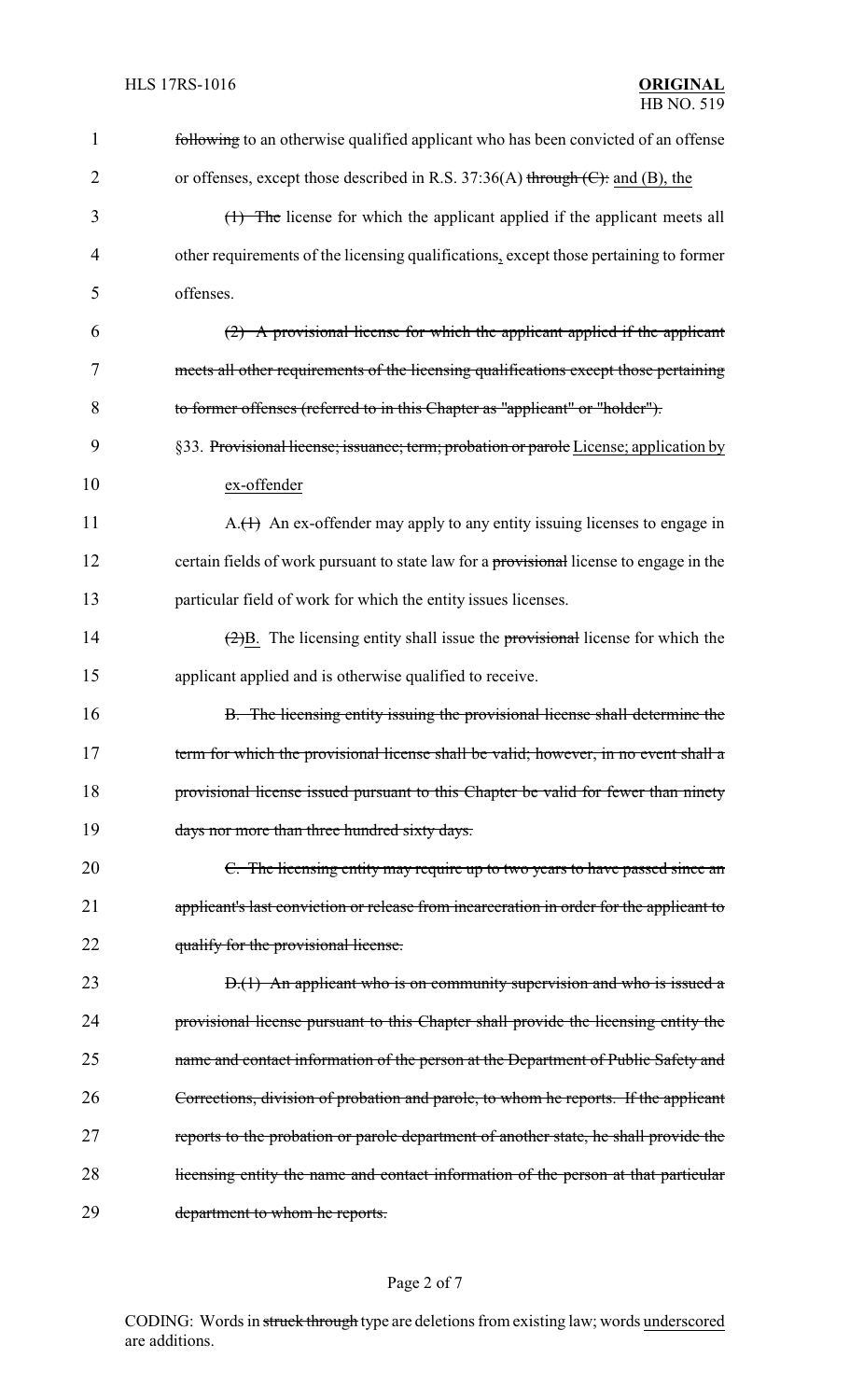| 1  | $(2)$ The licensing entity shall notify the probation or parole division or                           |
|----|-------------------------------------------------------------------------------------------------------|
| 2  | department and court in which the holder's offense was adjudicated that a provisional                 |
| 3  | license has been issued to the applicant.                                                             |
| 4  | §34. Provisional license License; revocation                                                          |
| 5  | A. The licensing entity may revoke the provisional license issued pursuant                            |
| 6  | to this Chapter if the holder commits any of the following:                                           |
| 7  | $(1)$ A new offense felony conviction.                                                                |
| 8  | $(2)$ An act or omission that causes the holder of a provisional license                              |
| 9  | community supervision, mandatory supervision, or parole to be revoked.                                |
| 10 | $\left(\frac{1}{2}\right)(2)$ A violation of law or rules governing the practice of the field of work |
| 11 | for which the provisional license was issued.                                                         |
| 12 | B. A probation or parole department or division shall notify the licensing                            |
| 13 | entity if the community supervision of the holder of a provisional license is revoked.                |
| 14 | E.B. A court shall notify the licensing entity if the holder of the provisional                       |
| 15 | license is charged with a new offense.                                                                |
| 16 | <b>D.C.</b> If a licensing entity revokes a <b>provisional</b> license pursuant to this               |
| 17 | Section, each of the following apply:                                                                 |
| 18 | (1) The holder shall not be entitled to receive another provisional license or                        |
| 19 | regular license for which the applicant originally applied, even if otherwise qualified.              |
| 20 | The ability of the holder to subsequently obtain another provisional<br>(2)                           |
| 21 | license from another licensing entity in the future is within the sole discretion of the              |
| 22 | issuing entity.                                                                                       |
| 23 | §35. Regular license License; issuance; discretion of issuer                                          |
| 24 | A. A licensing entity shall issue the regular license for which the provisional                       |
| 25 | license was issued on the expiration of the provisional license term if the holder of                 |
| 26 | the provisional license does not commit acts described in R.S. 37:34(A).                              |
| 27 | B. Nothing in this Chapter shall be implicitly interpreted to preclude an                             |
| 28 | entity from exercising its existing discretion to issue a license to individuals not                  |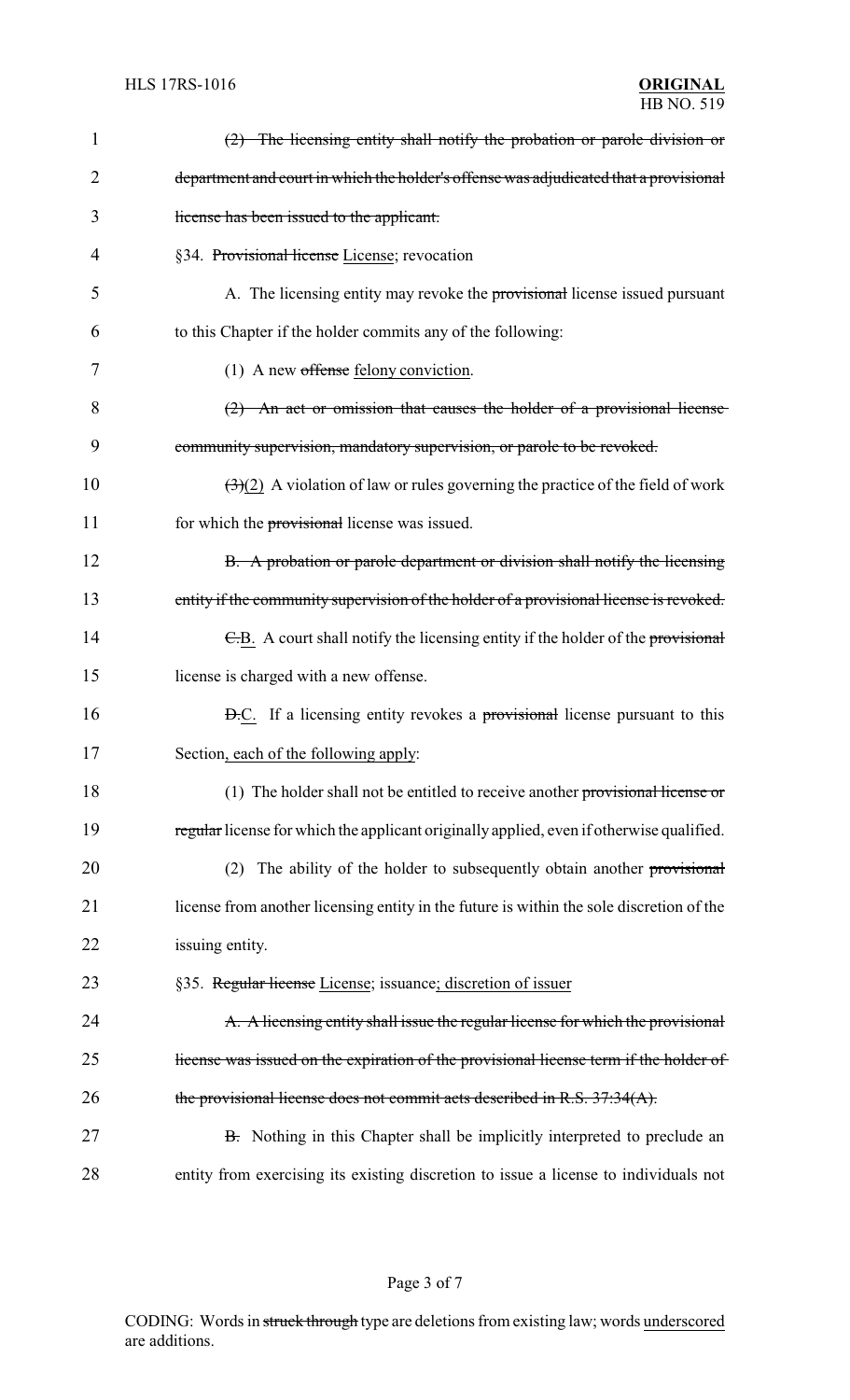| $\mathbf{1}$ | covered under pursuant to the provisions of this Chapter, except where precluded by     |  |
|--------------|-----------------------------------------------------------------------------------------|--|
| 2            | another law.                                                                            |  |
| 3            | §36. Exemptions; prohibitions; records; reports                                         |  |
| 4            | A. A licensing entity shall not be required to issue a provisional license to           |  |
| 5            | any person convicted of any of the following:                                           |  |
| 6            | (1) Any grade of homicide enumerated in R.S. 14:29.                                     |  |
| 7            | $(2)$ A "crime of violence" as enumerated in R.S. 14:2(B).                              |  |
| 8            | $(3)$ A "sex offense" as defined by R.S. 15:541.                                        |  |
| 9            | <b>B.A.</b> A licensing entity shall not be required to issue a provisional license to  |  |
| 10           | any person convicted of an offense involving fraud if the licensed field of work is     |  |
| 11           | one in which the licensee owes a fiduciary duty to a client.                            |  |
| 12           | E.B. A licensing entity shall not be required to issue a provisional license to         |  |
| 13           | an applicant whose conviction directly relates to the position of employment sought,    |  |
| 14           | or to the specific field for which the license is required, or profession for which the |  |
| 15           | provisional license is sought.                                                          |  |
| 16           | <b>D.C.</b> A provisional license holder who supervises children or individuals         |  |
| 17           | who lack mental capacity shall not do so without another licensee in the room at all    |  |
| 18           | times.                                                                                  |  |
| 19           | $E.D.(1)$ This Chapter shall not apply to the following licensing entities:             |  |
| 20           | (a) Any law enforcement agency.                                                         |  |
| 21           | (b) The Louisiana State Board of Medical Examiners.                                     |  |
| 22           | (c) The Louisiana State Board of Dentistry.                                             |  |
| 23           | (d) The Louisiana State Board of Nursing.                                               |  |
| 24           | (e) The Louisiana State Board of Practical Nurse Examiners.                             |  |
| 25           | (f) The Louisiana State Racing Commission.                                              |  |
| 26           | (g) The State Boxing and Wrestling Commission.                                          |  |
| 27           | (h) The Louisiana Board of Pharmacy.                                                    |  |
| 28           | The Louisiana Supreme Court.<br>(i)                                                     |  |
| 29           | The Louisiana Professional Engineering and Land Surveying Board.<br>(i)                 |  |

Page 4 of 7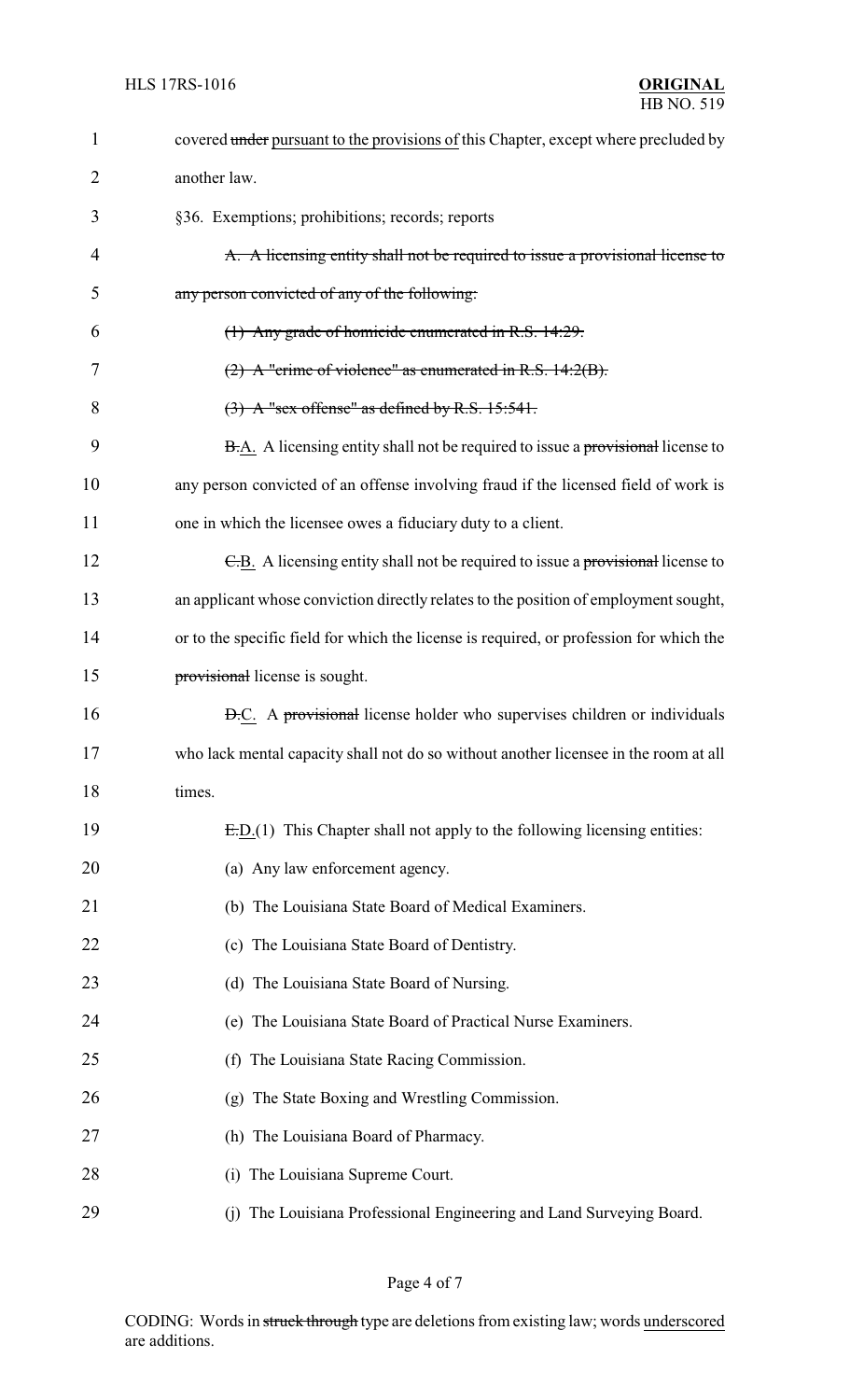| $\mathbf{1}$   | (k) The Louisiana State Board of Architectural Examiners.                              |
|----------------|----------------------------------------------------------------------------------------|
| $\overline{2}$ | (1) The Louisiana State Board of Private Investigator Examiners.                       |
| 3              | (m) The Louisiana State Board of Embalmers and Funeral Directors.                      |
| 4              | (n) The Louisiana State Board of Elementary and Secondary Education.                   |
| 5              | (o) The Office of Financial Institutions.                                              |
| 6              | (p) The Louisiana Physical Therapy Board.                                              |
| 7              | (q) The Louisiana Board of Massage Therapy.                                            |
| 8              | (r) The office of alcohol and tobacco control of the Department of Revenue.            |
| 9              | (s) The health standards section of the Louisiana Department of Health.                |
| 10             | (t) The Department of Insurance.                                                       |
| 11             | (u) The Louisiana State Board of Social Work Examiners.                                |
| 12             | (v) The Louisiana State Board of Examiners of Psychologists.                           |
| 13             | (w) The Louisiana Behavior Analyst Board.                                              |
| 14             | (x) All offices, boards, or commissions under the supervision of the deputy            |
| 15             | secretary of the Department of Public Safety and Corrections, public safety services,  |
| 16             | or the superintendent of the Louisiana State Police, which are not delineated in this  |
| 17             | Section.                                                                               |
| 18             | (y) The Louisiana Real Estate Commission.                                              |
| 19             | (z) The Louisiana Real Estate Appraisers Board.                                        |
| 20             | (aa) The Louisiana Licensed Professional Counselors Board of Examiners.                |
| 21             | (2) Nothing in this Subsection shall be construed to preclude the licensing            |
| 22             | entity, in its discretion, from adopting the provisions of this Chapter as policies or |
| 23             | administrative rules.                                                                  |
| 24             | $(3)(a)$ A licensing entity exempt from the provisions of this Chapter shall           |
| 25             | keep record and compile a report of the number of provisional licenses denied by the   |
| 26             | entity, including all reasons for such denial, when the denial is of an otherwise      |
| 27             | qualified applicant who has been convicted of an offense or offenses, except those     |
| 28             | described in Subsections A through C of this Section.                                  |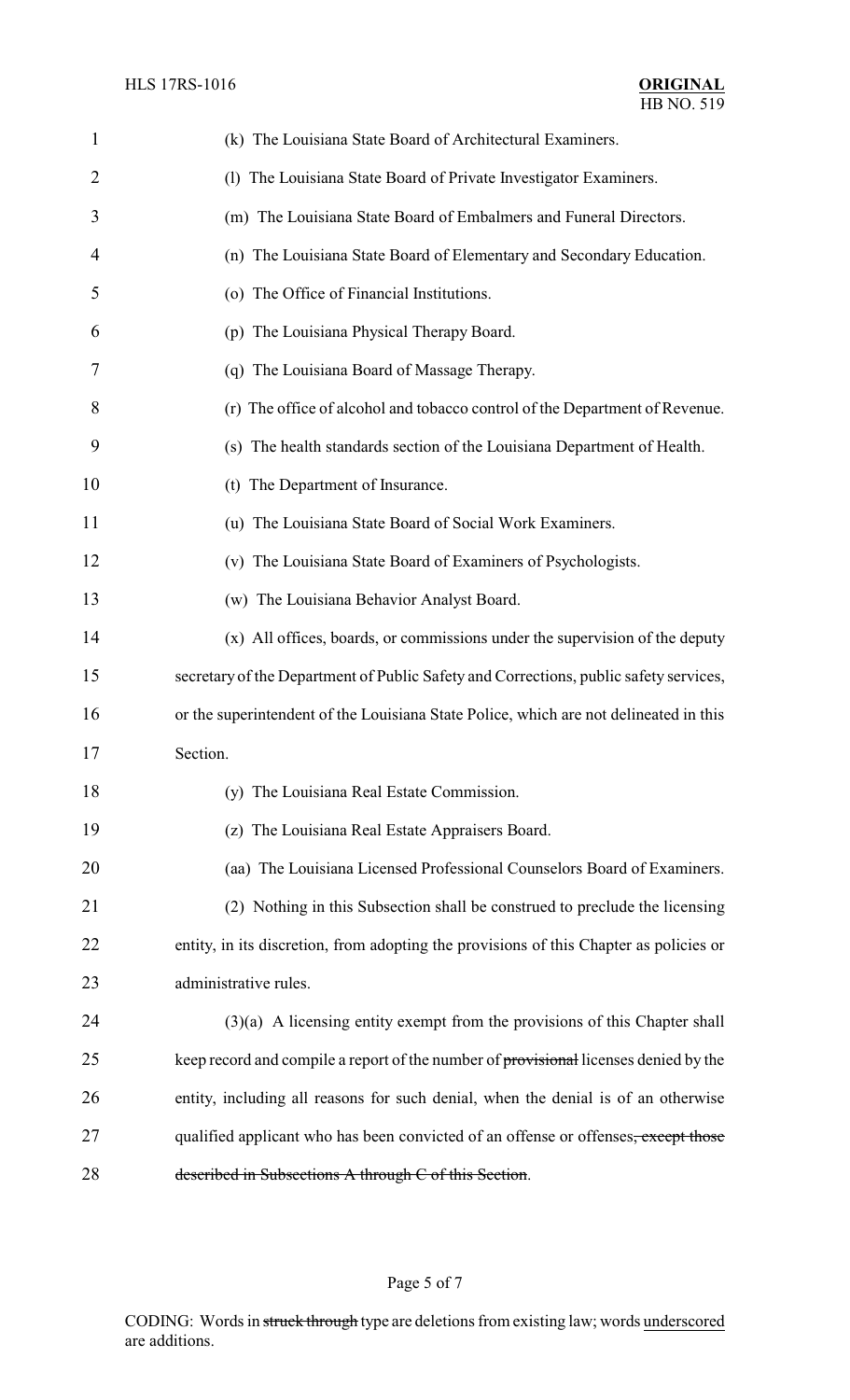| 1              | (b) Notwithstanding the exemption of licensing entities as provided in this            |
|----------------|----------------------------------------------------------------------------------------|
| $\overline{2}$ | Section, any licensing entity issuing provisional licenses in accordance with this     |
| 3              | Chapter to people with criminal convictions shall keep record and compile a report     |
| 4              | of the number of provisional licenses issued and denied by the entity, including all   |
| 5              | reasons for any such issuance or denial.                                               |
| 6              | (c) The entity shall provide the report annually to the House Committee on             |
| 7              | Commerce no later than February first of each year.                                    |
| 8              | F.E. If a licensing entity believes that another exemption not provided in this        |
| 9              | Section is necessary in a specific case to protect the public from a clear and         |
| 10             | imminent danger, the entity may seek declaratory relief in district court through a    |
| 11             | judicial order finding that the applicant shall not be issued a provisional or regular |
| 12             | license because it would pose such a danger.                                           |
|                |                                                                                        |

### DIGEST

The digest printed below was prepared by House Legislative Services. It constitutes no part of the legislative instrument. The keyword, one-liner, abstract, and digest do not constitute part of the law or proof or indicia of legislative intent. [R.S. 1:13(B) and 24:177(E)]

| HB 519 Original | 2017 Regular Session | Emerson |
|-----------------|----------------------|---------|
|-----------------|----------------------|---------|

**Abstract:** Changes the "Provisional Licenses for Ex-Offenders Act" to the "Licenses for Ex-Offenders Act".

Present law provides for the "Provisional Licenses for Ex-Offenders Act". Proposed law deletes the term "provisional" from the entirety of present law to provide for the "Licenses for Ex-Offenders Act".

Present law requires non-exempt entities to issue a provisional license to an applicant if the applicant meets all other requirements of the licensing qualifications, except those pertaining to former offenses. Proposed law deletes present law.

Present law requires the licensing entity issuing the provisional license to determine the term for which the provisional license is valid. Provides that the issued provisional license cannot be made valid for fewer than 90 days nor more than 360 days. Proposed law deletes present law.

Present law authorizes the licensing entity to require up to 2 years of time passed since an applicant's last conviction or release from incarceration in order for the applicant to qualify for the provisional license. Proposed law deletes present law.

Present law requires an applicant on community supervision and who is issued a provisional license to provide the licensing entity with the name and contact information of the person at the Dept. of Public Safety and Corrections, division of probation and parole, to whom the applicant reports. Provides if the applicant reports to the probation or parole department of another state, he is also required to provide the licensing entity with the name and contact

#### Page 6 of 7

CODING: Words in struck through type are deletions from existing law; words underscored are additions.